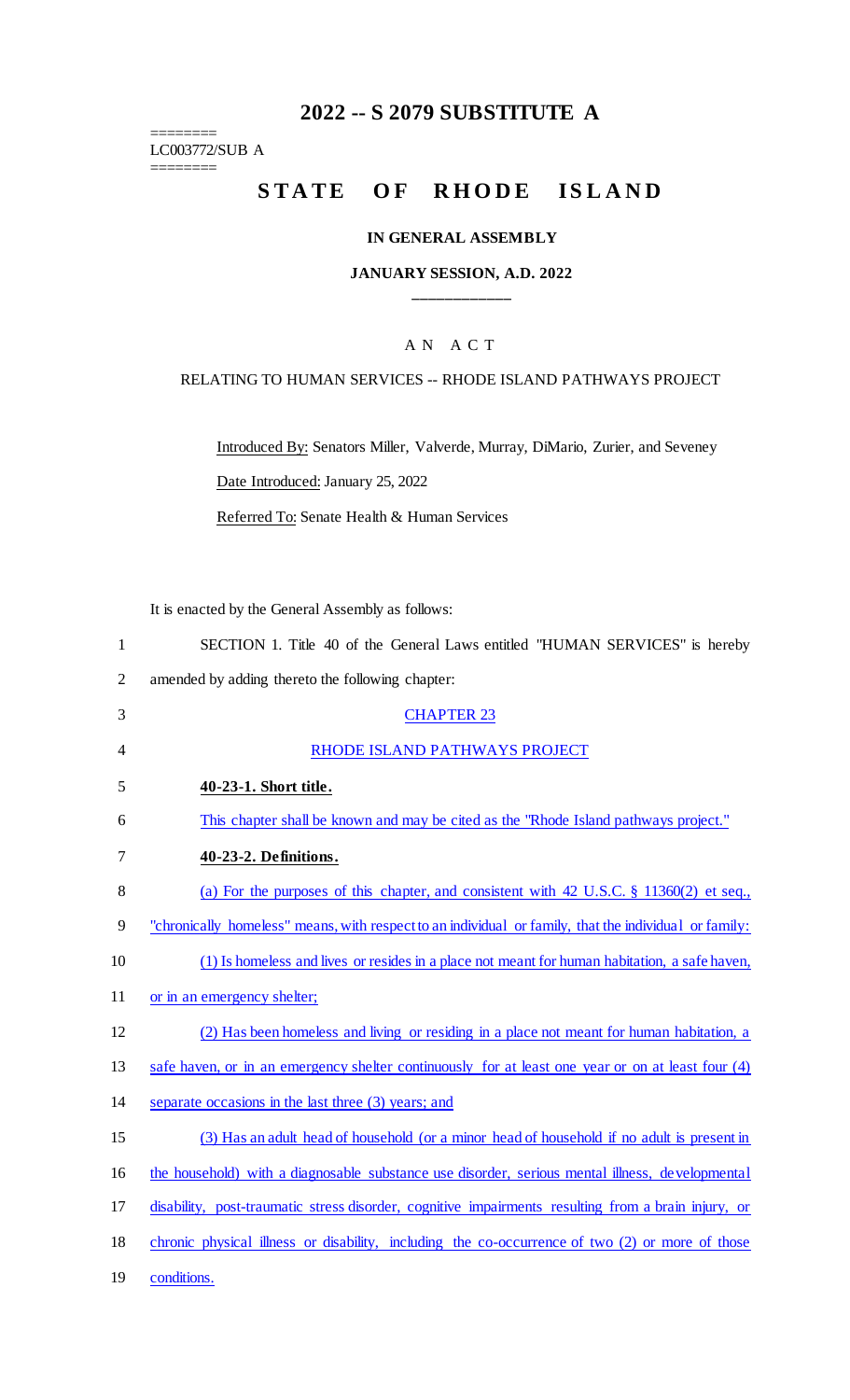(b) A person who currently lives or resides in an institutional care facility, including a jail, substance abuse or mental health treatment facility, hospital or other similar facility, and has resided there for fewer than ninety (90) days shall be considered chronically homeless if such person met 4 all of the requirements described in subsections (a)(1) through (a)(3) of this section prior to entering that facility. (c) For purposes of this chapter, "Medicaid-expansion population" means any individual who became newly eligible to receive Medicaid-funded health coverage as of January 1, 2014 as 8 defined under the federal Social Security Act,  $1902(a)(10)(A)(i)(VIII)$ , and enrolled in such Medicaid-funded health coverage. **40-23-3. Purpose.**  The purpose of this chapter is to require the executive office of health and human services (EOHHS) to conduct a study to assess the impact of using Medicaid funds to provide coverage for 13 the treatment of underlying conditions that contribute to homelessness. **40-23-4. Establishment of the Rhode Island pathways project pilot study.**  (a) EOHHS shall conduct a study to assess the impact of using Medicaid funds to provide coverage for the treatment of underlying conditions that contribute to homelessness, including the costs to provide coverage for the chronically homeless population in the state; provided, that for the purposes of this chapter, "treatment" or "treatment of underlying conditions that contribute to homelessness" includes: (1) Behavioral health services, including mental health and substance abuse services; 21 (2) Case management; 22 (3) Personal care and personal assistance services; (4) Home and community-based services; and (5) Housing support services, including rental payment assistance. (b) EOHHS shall submit findings and recommendations, including any proposed legislation, to the general assembly no later than January 1, 2023, and annually on or before January 27 1 thereafter. **40-23-5. Duties and responsibilities.**  (a) The executive office of health and human services (EOHHS) will have the authority to utilize Medicaid waiver funds to provide coverage for supportive housing for the chronically homeless population in the state. (b) In planning for the expansion of supportive housing services provided through Medicaid managed care plans, EOHHS shall consider the following: (1) Benefit eligibility, including criteria related to: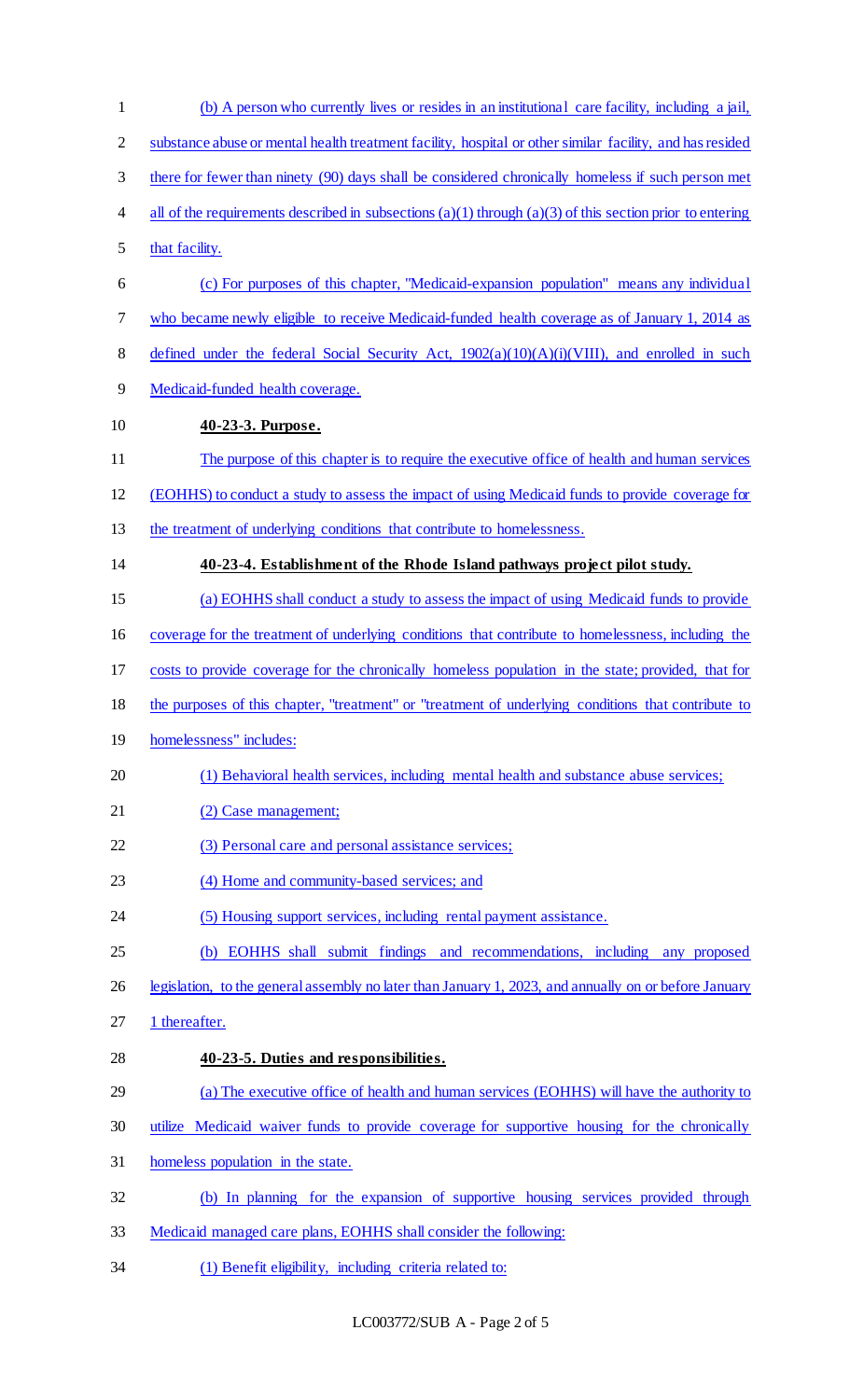| $\mathbf{1}$   | (i) Health conditions;                                                                           |
|----------------|--------------------------------------------------------------------------------------------------|
| $\overline{2}$ | (ii) Housing status; and                                                                         |
| 3              | (iii) Current or potential system costs;                                                         |
| 4              | (2) Supportive housing services including, but not limited to:                                   |
| 5              | (i) Outreach and engagement;                                                                     |
| 6              | (ii) Housing search assistance;                                                                  |
| 7              | (iii) Tenancy rights and responsibilities education;                                             |
| 8              | (iv) Eviction prevention;                                                                        |
| 9              | (v) Rental payment assistance;                                                                   |
| 10             | (vi) Service plan development;                                                                   |
| 11             | (vii) Coordination with primary care and health homes;                                           |
| 12             | (viii) Coordination with substance use treatment providers;                                      |
| 13             | (ix) Coordination with mental health providers;                                                  |
| 14             | (x) Coordination of vision and dental providers;                                                 |
| 15             | (xi) Coordination with hospitals and emergency departments;                                      |
| 16             | (xii) Crisis intervention and critical time intervention;                                        |
| 17             | (xiii) Independent living skills coaching; and                                                   |
| 18             | (xiv) Linkages to education, job skills training, and employment;                                |
| 19             | (3) Pursuant to § 40-8-17, EOHHS is directed and authorized to apply for and obtain any          |
| 20             | necessary waiver(s), waiver amendment(s) and/or state plan amendment(s) from the Secretary of    |
| 21             | the United States Department of Health and Human Services, that will ensure that individuals who |
| 22             | are chronically homeless have access to housing and supportive housing services;                 |
| 23             | (4) Financing and reinvestment strategies, including:                                            |
| 24             | (i) Health care costs and housing status of current Medicaid-funded populations;                 |
| 25             | (ii) The degree to which accurate and up-to-date information on housing status is available      |
| 26             | for current Medicaid-funded populations;                                                         |
| 27             | (iii) Health care costs of current residents of supportive housing;                              |
| 28             | (iv) Health care costs of the Medicaid-expansion population;                                     |
| 29             | (v) Potential impact on costs to other systems, such as jails, long-term care, and treatment     |
| 30             | facilities;                                                                                      |
| 31             | (vi) Affordable housing investments that can be leveraged to create new units of supportive      |
| 32             | housing; and                                                                                     |
| 33             | (vii) Amount of flexible service dollars available to cover the costs that Medicaid cannot;      |
| 34             | and                                                                                              |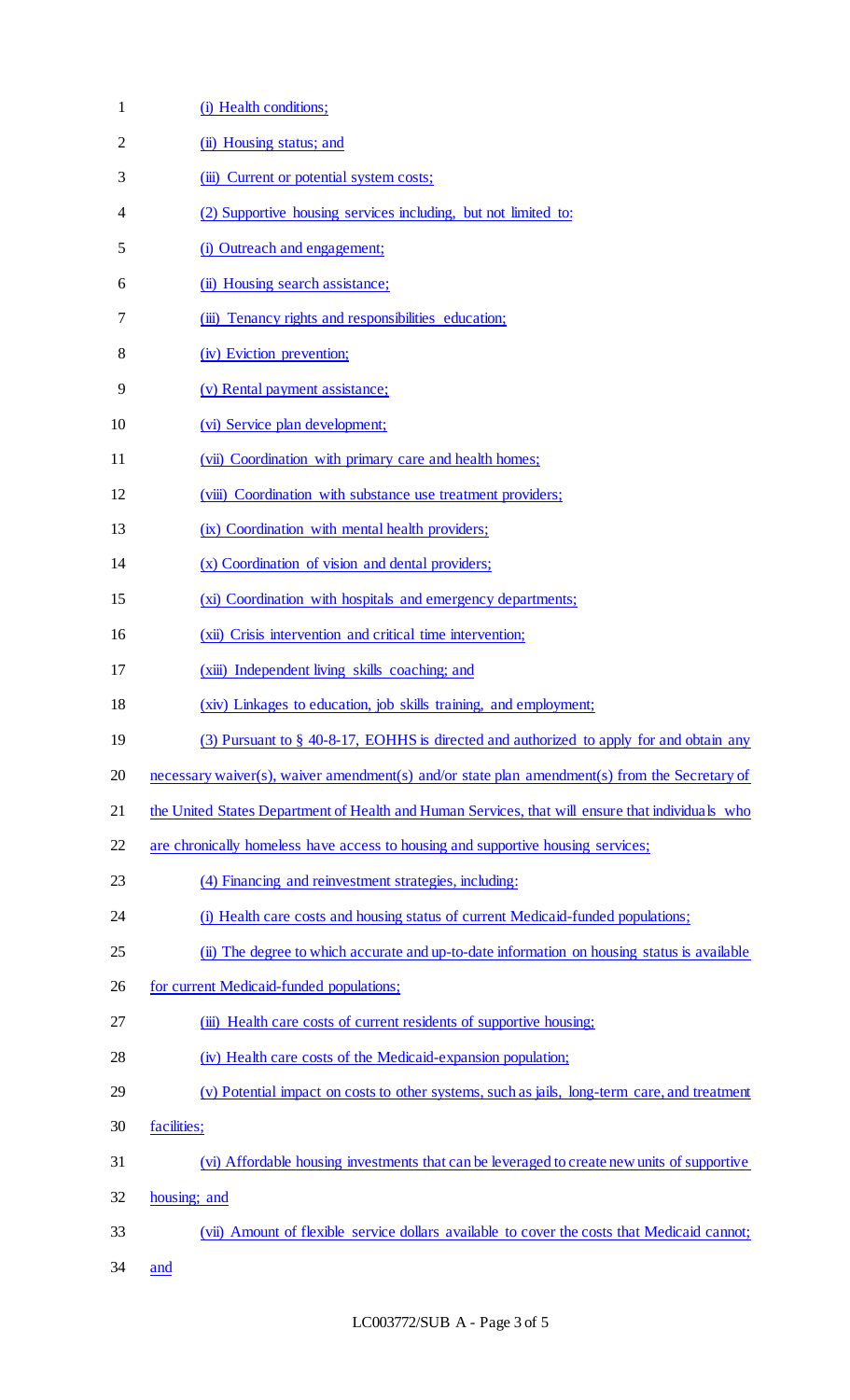| $\mathbf{1}$   | (5) Administration of the benefit, including:                                                        |
|----------------|------------------------------------------------------------------------------------------------------|
| $\overline{2}$ | (i) The role of managed care;                                                                        |
| 3              | (ii) The role of supportive housing service providers; and                                           |
| 4              | (iii) Coordination with existing and emerging systems.                                               |
| 5              | (c) EOHHS shall submit a report to the legislature regarding the status of its efforts,              |
| 6              | including any proposed legislation, no later than January 1, 2023, and annually on or before January |
| 7              | 1 thereafter. The report shall include:                                                              |
| 8              | (1) The status of proposed amendment(s) to expand Medicaid waivers pursuant to $\S$ 40-8-            |
| 9              | 17;                                                                                                  |
| 10             | (2) A description of housing and/or supportive housing services currently being provided             |
| 11             | to the chronically homeless population in the state;                                                 |
| 12             | (3) An analysis of the effectiveness of providing housing and/or supportive housing                  |
| 13             | services at current levels in the state;                                                             |
| 14             | (4) Estimates of the cost and potential savings of expanding the program(s) to meet the              |
| 15             | needs of the chronically homeless in the state; and                                                  |
| 16             | (5) Proposed eligibility criteria to qualify for supportive housing services.                        |
| 17             | SECTION 2. This act shall take effect upon passage.                                                  |
|                |                                                                                                      |

======== LC003772/SUB A

========